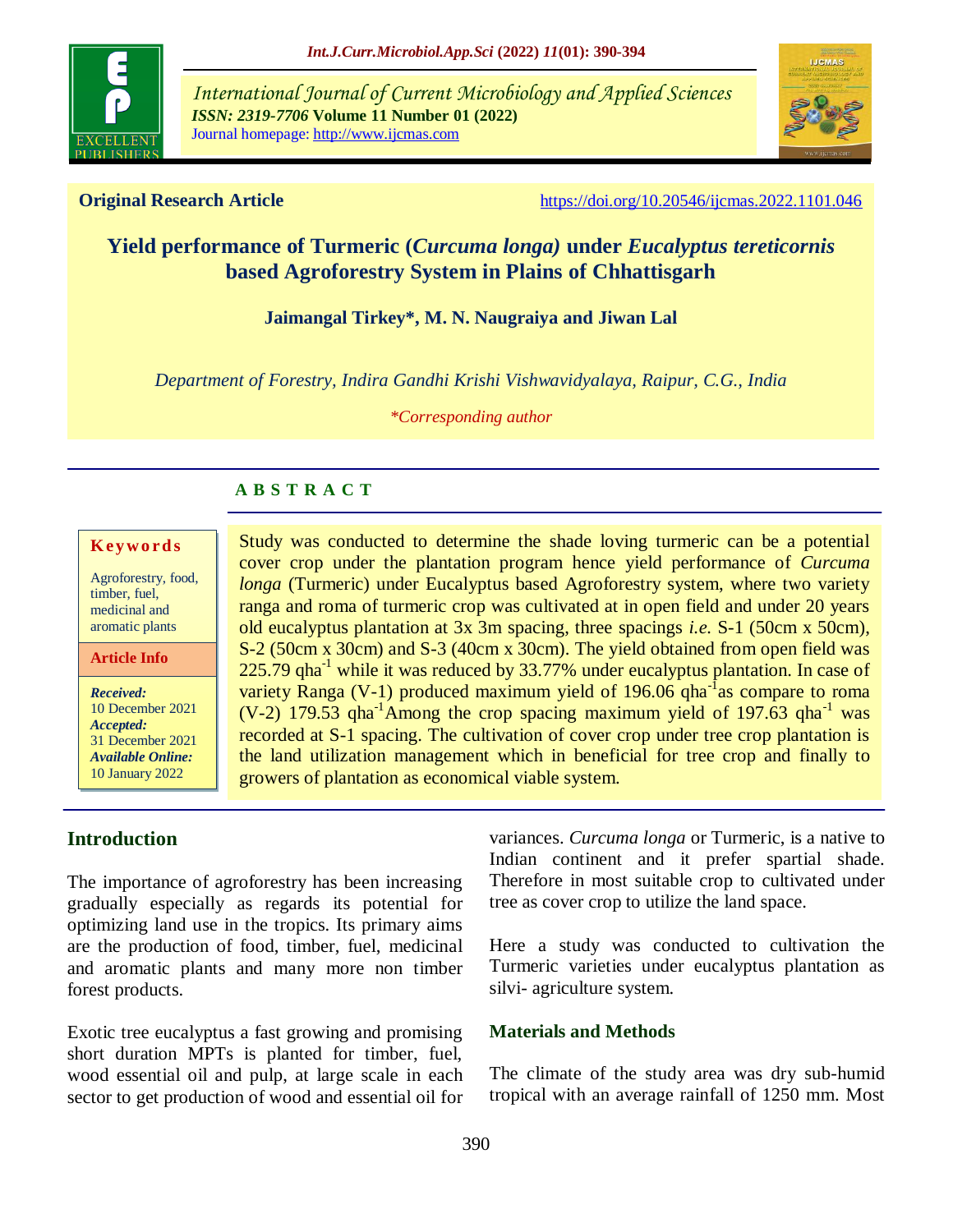of the rainfall (90%) is received during monsoon season from mid June to mid September. The meteorological feature during crop period the average  $32^0$ C maximum temperature and minimum  $25^{\circ}$ C, where the relative humidity mm was recorded87% during sowing period and the harvesting period. The maximum minimum was recorded average temperature  $38.2^{\circ}$ C and  $19.3^{\circ}$ C, respectively with 57% relative humidity, 9.3 sun shine hours were recorded at harvest i.e. in month of March.

The soil of Raipur belongs to four different orders viz., Entisols, Vertisols, Inceptisols and Alfisols. The black clayey soil of experimental field belongs to the order Vertisols and it is locally known as Kanhar.

This Kanhar soil are characterized by fine texture, sticky nature, angular blocky structure, low to medium Nitrogen, high Potassium and low to medium Phosphorus with low Organic matter. The soil of experimental area is very rich in organic carbon and other nutrient because of the addition of litter in the soil every year.

The turmeric varieties viz Ranga (V1) and Roma (V2) were cultivated at three crop spacing S-1 (50cm x 50cm), S-2 (50cm x 30cm) and S-3 (40cm x 30cm) in open field (control) and under 20 years old eucalyptus plantation at 3x 3m spacing from July to March I.E. 240 days.

The field was prepared thoroughly by deep plugging with tractor drawn cultivator three times. Weeds and crop residue were removed manually.

The soil prepared in fine tilth with application of FYM where NPK applied 120N, 60P & 60K kg/ha in form of Urea, SSP & Murate of Potash.

The experiment was laid out in a Factorial randomized block design (RBD) 4 replication. Crop as turmeric was harvested a maturity and yield data analyzed for statistically significance.

#### **Results and Discussion**

The yield of weight of rhizome was found 225.79 qha<sup>-1</sup> in open field (CS-1) and 149.80 qha<sup>-1</sup> in AFS (CS-2) which was 33.77 % less in AFS with significant variation. The variety was record V-1 in 196.06 qha<sup>-1</sup> and V-2 in 179.53 qha<sup>-1</sup> with nonsignificant variation. In case of spacing, it was estimated in order of  $S-1 > S-3 > S-2$  in ranged of 175.76  $qha^{-1}to$  197.63  $qha^{-1}with$  non-significant variation. The interaction of CS x V showed nonsignificant variation with maximum  $245.67$  qha<sup>-1</sup> in CS-1 x V-1 followed by 205.92 qha<sup>-1</sup> for CS-2 x V-2 while minimum was  $146.45$  qha<sup>-1</sup> in CS-2 x V-1 interaction. The interaction of CS x S showed nonsignificant variation with maximum  $246.31$  qha<sup>-1</sup> in CS-1 x S-1 followed by 215.67 qha $^{-1}$  for CS-1 x S-3 while minimum was  $136.12$  qha<sup>-1</sup> in CS-2 x S-2 interaction. The interaction of V x S showed nonsignificant variation with maximum  $201.17$  qha<sup>-1</sup> in V-1 x S-3 followed by 200.16 qha<sup>-1</sup> for V-1 x S-1 while minimum was  $164.67$  qha<sup>-1</sup> in V-2 x S-2 interaction. The interaction of CS x V x S showed non-significant variation with maximum 252.76 qha-<sup>1</sup> in CS-1 x V-1 x S-1 followed by 243.05 qha<sup>-1</sup> for CS-1 x V-1 x S-3 while minimum was  $132.48$  qha<sup>-1</sup> in CS-2 x V-1 x S-2 interaction.

### **Eucalyptus tree growth**

Tree growth characteristics *viz;* tree height (m), collar diameter (cm) and diameter at breast height 9 cm were recorded before sowing of turmeric crop *ie*. 2017 June and after the harvest of turmeric crop *i.e.* March 2018 and data are presented in table-3.

It is clearly depicted in table that height growth of *Eucalyptus tereticornis* was observed as 20.26m ± 2.97 before sowing of turmeric crop and found increased by 1.06 m with MAI of 1.12 cm after 12 months of growth. The collar diameter of *Eucalyptus tereticornis* was observed at 10 cm above the base 29.27cm  $\pm$  2.91 before sowing of turmeric crop and it increased by 1.00 cm in 12 months i.e. growth period of turmeric crop.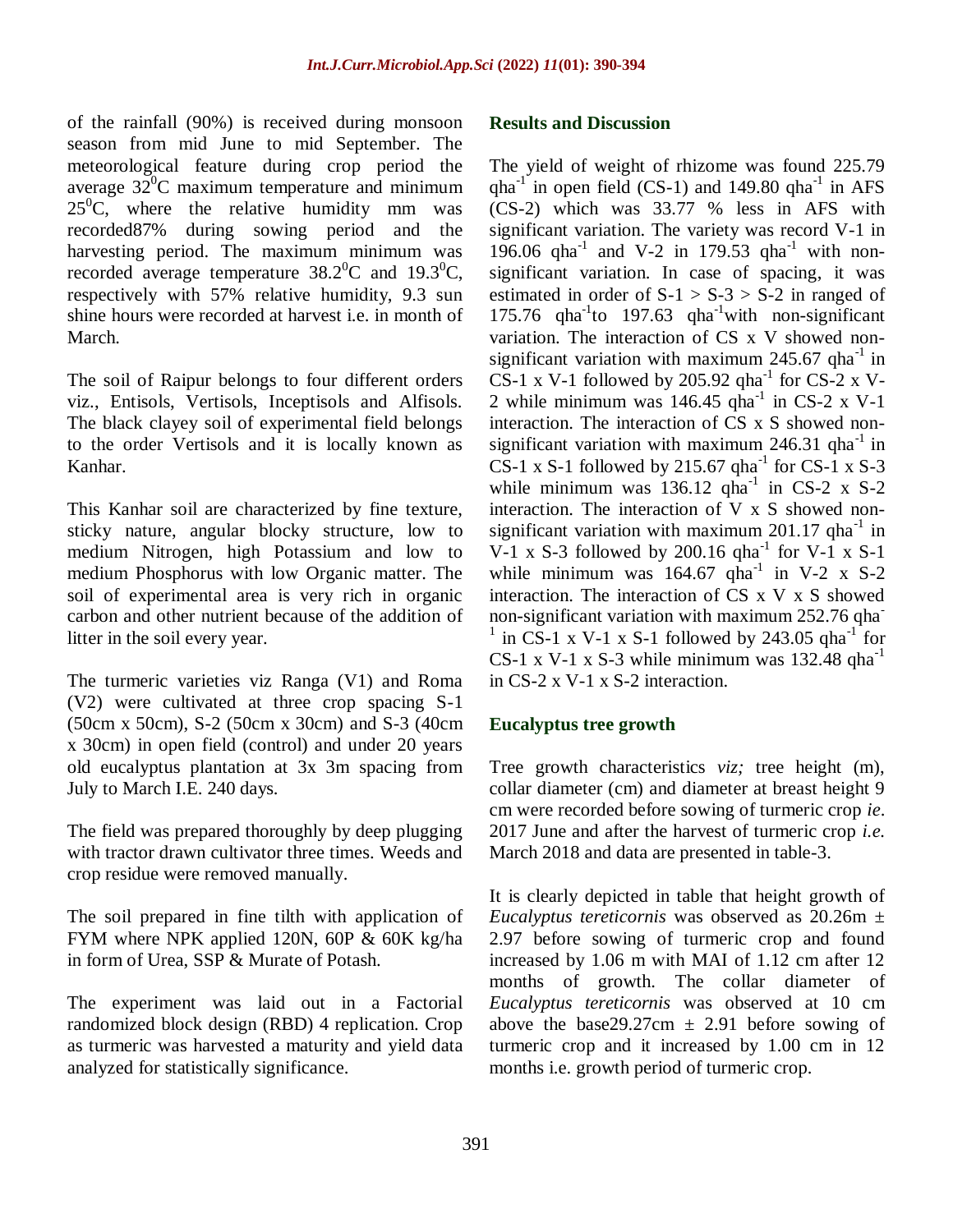| <b>Treatments</b>           | Weight of Rhizome (q/ha) |  |  |  |  |  |
|-----------------------------|--------------------------|--|--|--|--|--|
| <b>Cropping System (Cs)</b> |                          |  |  |  |  |  |
| Open $(Cs-1)$               | 225.79                   |  |  |  |  |  |
| $AFS (Cs-2)$                | 149.80                   |  |  |  |  |  |
| $\text{Variety}(V)$         |                          |  |  |  |  |  |
| Ranga $(V-1)$               | 196.06                   |  |  |  |  |  |
| Roma $(V_{-2})$             | 179.53                   |  |  |  |  |  |
| Spacing $(S)$               |                          |  |  |  |  |  |
| $50x50(S-1)$                | 197.63                   |  |  |  |  |  |
| $50x30(S_{-2})$             | 175.76                   |  |  |  |  |  |
| $40x30(S_{-3})$             | 190.00                   |  |  |  |  |  |
| <b>Cs x V Interaction</b>   |                          |  |  |  |  |  |
| $Cs_{1}$ x $V_{-1}$         | 245.67                   |  |  |  |  |  |
| $Cs_{1}$ x $V_{2}$          | 205.92                   |  |  |  |  |  |
| $Cs_{2}$ x $V_{-1}$         | 146.45                   |  |  |  |  |  |
| $Cs_{2}$ x $V_{-2}$         | 153.15                   |  |  |  |  |  |
| <b>Cs x S Interaction</b>   |                          |  |  |  |  |  |
| $Cs -_1XS -_1$              | 246.31                   |  |  |  |  |  |
| $Cs_{1}$ x $S_{2}$          | 215.40                   |  |  |  |  |  |
| $Cs_{-1} \times S_{-3}$     | 215.67                   |  |  |  |  |  |
| $Cs_{2}$ x $S_{-1}$         | 148.95                   |  |  |  |  |  |
| $Cs_{2}$ x $S_{2}$          | 136.12                   |  |  |  |  |  |
| $Cs_{2}$ x $S_{-3}$         | 164.32                   |  |  |  |  |  |

**Table.1** Yield parameter of turmeric (*Curcuma longa)* Eucalyptus based Agroforestry system.

| <b>Treatments</b>                  | Weight of Rhizome (q/ha) |  |  |  |  |  |
|------------------------------------|--------------------------|--|--|--|--|--|
| <b>V</b> x S Interaction           |                          |  |  |  |  |  |
| $V_{-1}$ x $S_{-1}$                | 200.16                   |  |  |  |  |  |
| $V_{-1}$ x $S_{-2}$                | 186.85                   |  |  |  |  |  |
| $V_{-1}$ x S-3                     | 201.17                   |  |  |  |  |  |
| $V_{-2}$ x $S_{-1}$                | 195.10                   |  |  |  |  |  |
| $V_{-2}$ x $S_{-2}$                | 164.67                   |  |  |  |  |  |
| $V_{-2}X S_{-3}$                   | 178.82                   |  |  |  |  |  |
| $Cs \times V \times S$ Interaction |                          |  |  |  |  |  |
| $Cs_{-1}$ x V $-1$ x S $-1$        | 252.76                   |  |  |  |  |  |
| $Cs_{-1}$ x $V_{-1}$ x $S_{-2}$    | 241.22                   |  |  |  |  |  |
| $Cs_{-1}$ x $V_{-1}$ x $S_{-3}$    | 243.05                   |  |  |  |  |  |
| $Cs_{-1}$ x $V_{-2}$ x $S_{-1}$    | 239.87                   |  |  |  |  |  |
| $Cs-1 \times V-2 \times S-2$       | 189.58                   |  |  |  |  |  |
| $Cs-1 \times V-2 \times S-3$       | 188.30                   |  |  |  |  |  |
| $Cs_{2}$ x V-1 x S-1               | 147.57                   |  |  |  |  |  |
| $Cs_{2}$ x V-1 x S-2               | 132.48                   |  |  |  |  |  |
| $Cs_{2}$ x V-1 x S-3               | 159.30                   |  |  |  |  |  |
| $Cs_{2}$ x $V_{2}$ x $S_{1}$       | 150.34                   |  |  |  |  |  |
| $Cs_{2}$ x $V_{-2}$ x $S_{-2}$     | 139.77                   |  |  |  |  |  |
| $Cs_{2}$ x $V_{2}$ x $S_{3}$       | 169.34                   |  |  |  |  |  |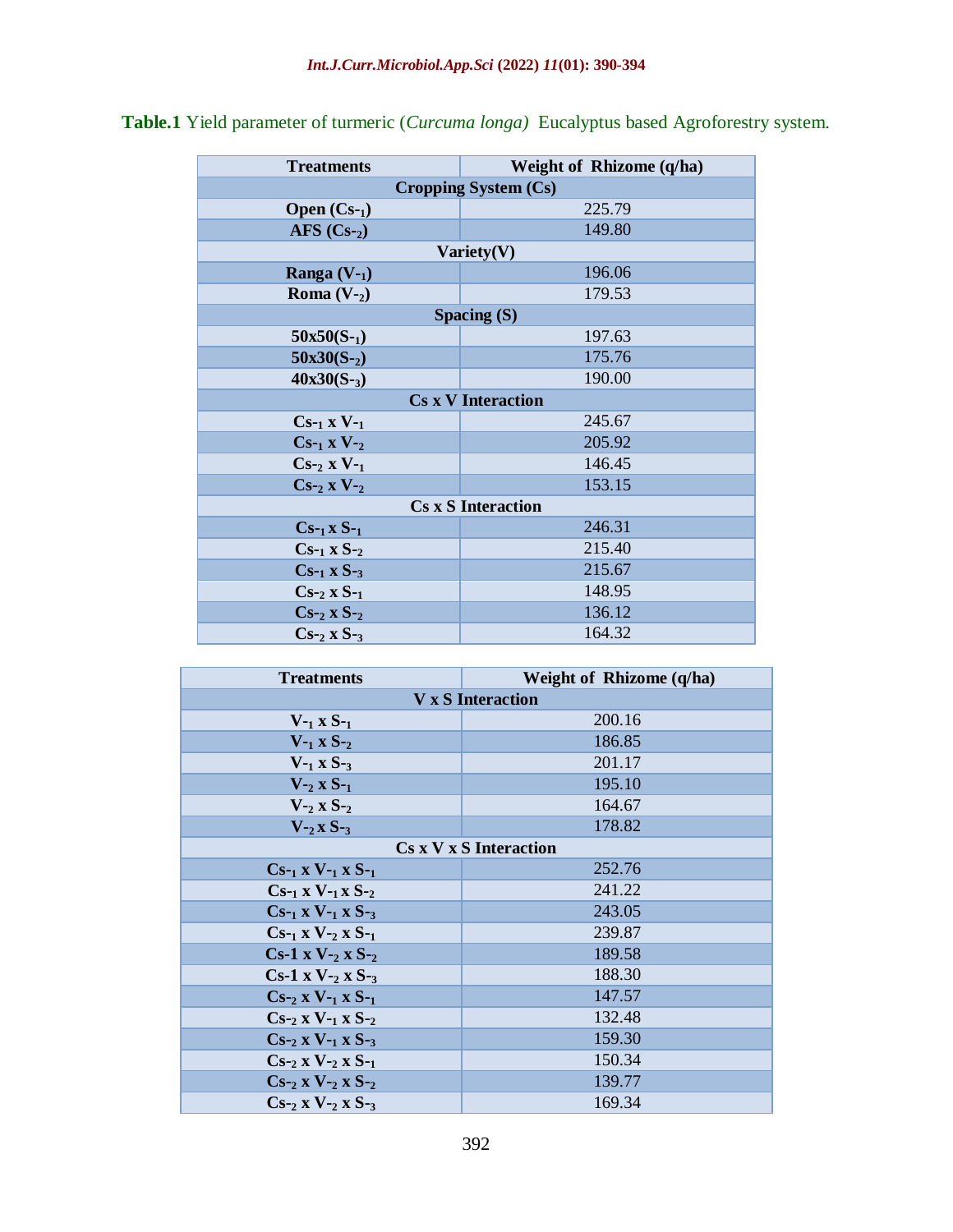| source         | $\mathbf n$    | df             | <b>Mss</b> | $SEm+$ | $SEd+$ | $CD(at 5\%)$ |
|----------------|----------------|----------------|------------|--------|--------|--------------|
| <b>Rep</b>     | $\overline{4}$ | 3              | 1109.62    |        |        |              |
| CS             | $\overline{2}$ |                | 69305.09   | 12.47  | 17.64  | $35.27*$     |
| <b>Variety</b> | $\overline{2}$ |                | 3278.48    | 12.47  | 17.64  | <b>NS</b>    |
| <b>Spacing</b> | 3              | $\overline{2}$ | 1971.92    | 15.28  | 21.60  | <b>NS</b>    |
| Cs X V         | $\overline{4}$ |                | 6474.09    | 17.64  | 24.94  | <b>NS</b>    |
| $CS \times Sp$ | 6              | 5              | 859.35     | 21.60  | 30.55  | <b>NS</b>    |
| V X Sp         | 6              | 5              | 157.84     | 21.60  | 30.55  | <b>NS</b>    |
| <b>CsxVxSp</b> | 12             | 11             | 130.89     | 30.55  | 43.20  | <b>NS</b>    |
| <b>Error</b>   | -              | 18             | 3733.91    |        |        |              |
| <b>Total</b>   | 48             | 47             |            | -      |        |              |

## **Table.2** Analysis of variance ratio ANOVAs

**Table.3** Growth characteristics Eucalyptus plantation during Turmeric crop.

| <b>Parameters</b> |                  | CAI  | <b>MAI</b> |
|-------------------|------------------|------|------------|
| Total Height (m)  | $21.29 \pm 3.01$ | 1.03 | 1.12       |
| CD(cm)            | $30.27 + 2.9$    | 1.00 | 1.59       |
| DBH(cm)           | $25.4 + 2.45$    | 0.87 | 1.34       |

Perusal of table-8 showed that the diameter at breast height *of Eucalyptus tereticornis* was noted 24.53 cm  $\pm$  2.06 before sowing of turmeric crop it increased by 0.87 m in 12 months.

# **Yield of turmeric rhizome**

Fresh weight yield of turmeric was highest in open field (CS-2) it might be due to in open field are received higher amount of sun light, absence of tree crop interaction and soil is more fertile in open field than yield of turmeric is higher. Performance of yield of turmeric with tree component depends upon availability of moisture, nutrients and light resource sharing between crops and trees. Oven dry weight yield of turmeric is higher in open field.

Similar results was reports, Bhardwaj *et al.,* (2011) studied maximum yield of ginger under *D. asper* than *D. hamiltonii* and concluded that ginger displayed good performance with *D. asper* under mid hill sub humid conditions. Maximum rhizome yield under bamboo canopy than sole crop can be explained based on shade loving nature of crop.

Kumar *et al.,* (2001) also studied maximum rhizome yield in Ailanthus  $+$  ginger combination than sole crops. Further Amin *et al.,* (2010) also showed that partial shade  $(50±5%)$  foster maximum yield. They observed topmost rhizome yield  $(124.2 \text{ q ha}^{-1})$  under partial shade of mango tree.

# **References**

- Amin M R, Ikbal T M T, Miah M M U, Hakim M A and Amanullah A S M. 2010. Performance of ginger under agroforestry system. Bangladesh *Research Publications Journal*, 4(3): 208-217*pp.*
- Bhardwaj D R, Verma K S, Gupta N K, Sharma K, Gupta A, Chauhan V and Thakur M. 2011. Studies on development of bamboo based agroforestry models for Himachal Pradesh. *Final Technical Progress Report*, Department of Silviculture and Agroforestry, Dr Y S Parmar University of Horticulture and Forestry, Nauni (Solan), H P.
- Jadhao, B. J., Mahorkar, V. K., Dalal, S. R. and Anjali, A. D., 2005. Effect of nutrient levels